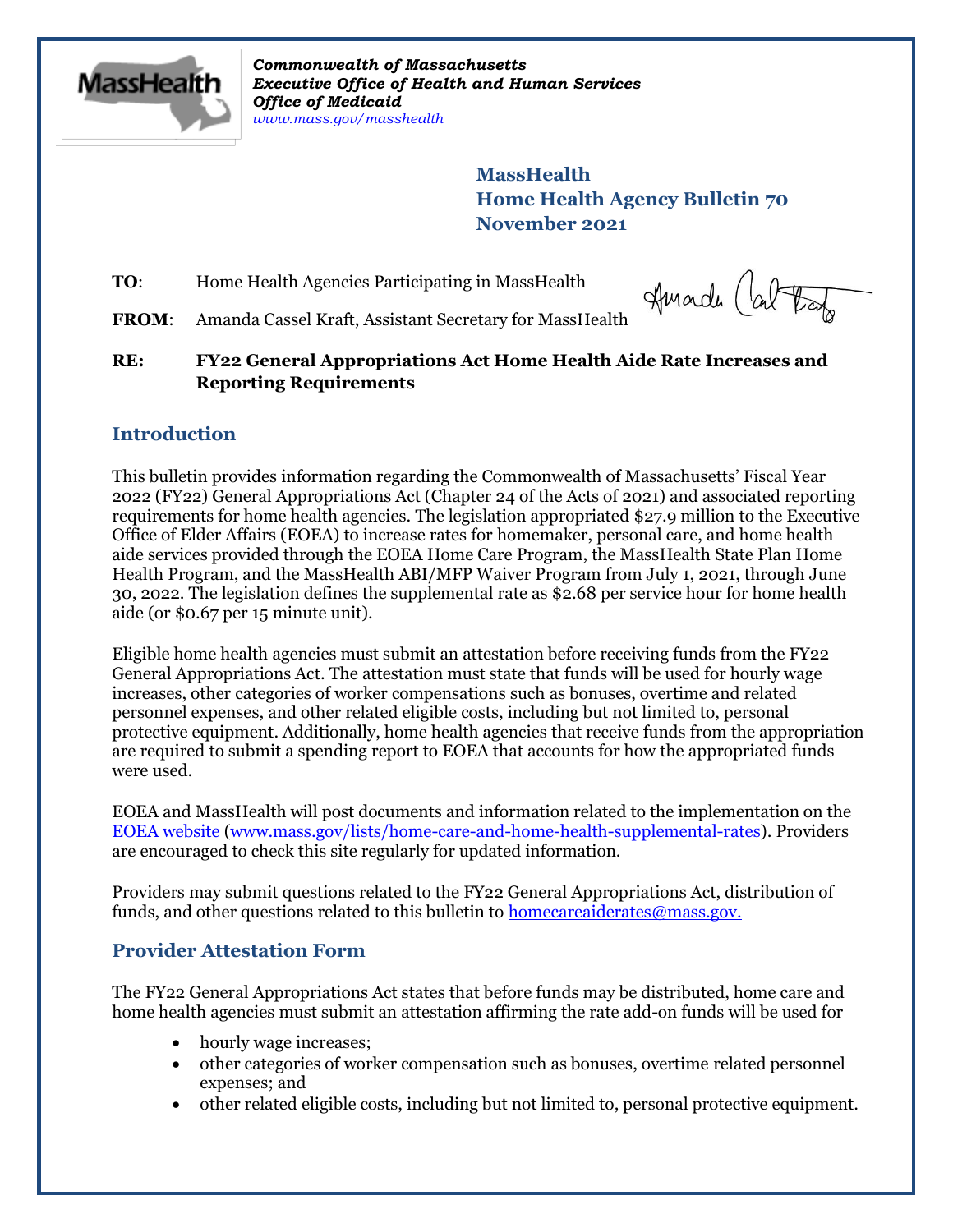**MassHealth Home Health Agency Bulletin 70 November 2021 Page 2 of 3**

EOEA and MassHealth have created an [online attestation form](https://app.keysurvey.com/f/41591527/101f/) [\(app.keysurvey.com/f/41591527/101f/\)](https://app.keysurvey.com/f/41591527/101f/) for home care and home health agencies to complete by **Wednesday, December 1, 2021**. The form can be accessed from any internet browser.

Home health and home care agencies are only required to submit a single provider attestation form that includes all of their state-funded contracts for the provision of homemaker, personal care, and/or home health aide services under MassHealth and through the EOEA Homecare Program.

Home health agencies will find additional guidance regarding allowable uses for the rate add-ons at the [EOEA website](https://www.mass.gov/lists/home-care-and-home-health-supplemental-rates) [\(www.mass.gov/lists/home-care-and-home-health-supplemental-rates\)](https://www.mass.gov/lists/home-care-and-home-health-supplemental-rates).

Providers are required to save or print a copy of their attestation submission for their records.

# **Provider Spending Report**

Home health and home care agencies are required to submit a single spending report that includes all of their state-funded contracts for the provision of homemaker, personal care, and/or home health aide services under the EOEA Home Care Program, the MassHealth State Plan Home Health Program, and the MassHealth ABI/MFP Waiver Program. The spending report must account for the use of all appropriated funds received and be submitted to EOEA.

EOEA and MassHealth will create an online spending report tool for providers. EOEA and MassHealth will release this spending report form and instructions in subsequent provider communications and post a link to the report tool on the [EOEA website](https://www.mass.gov/lists/home-care-and-home-health-supplemental-rates) [\(www.mass.gov/lists/home](https://www.mass.gov/lists/home-care-and-home-health-supplemental-rates)[care-and-home-health-supplemental-rates\)](https://www.mass.gov/lists/home-care-and-home-health-supplemental-rates). Providers may expect the spending report to align with the types of allowable uses of the appropriate funds outlined in the legislation.

## **EOEA and MassHealth Provider Content Page**

EOEA and MassHealth will post documents and information related to the implementation of FY22 General Appropriations Act on the [EOEA website](https://www.mass.gov/lists/home-care-and-home-health-supplemental-rates) [\(www.mass.gov/lists/home-care-and-home](https://www.mass.gov/lists/home-care-and-home-health-supplemental-rates)[health-supplemental-rates\)](https://www.mass.gov/lists/home-care-and-home-health-supplemental-rates). Providers are encouraged to check this site regularly for updated information.

Providers may submit questions regarding this implementation to [homecareaiderates@mass.gov.](mailto:homecareaiderates@mass.gov)

## **Failure to Submit a Spending Plan**

Providers may be subject to sanction for failure to submit a spending plan in accordance with 130 CMR 450.238 and 130 CMR 450.239.